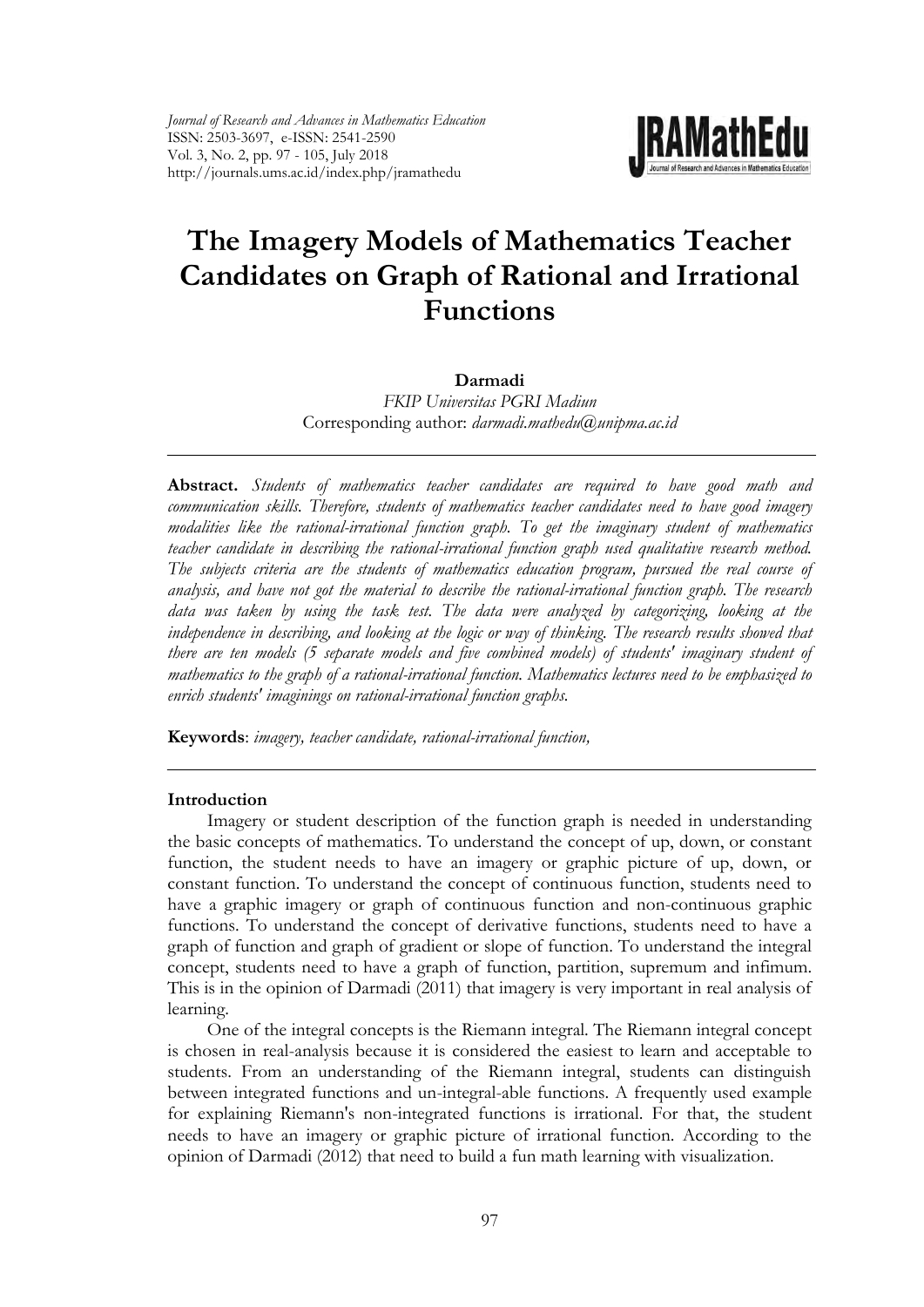Imagery or graphic images need to be trained or inculcated for math teacher candidates. Darmadi (2015) study explains the importance and visual thinking process of prospective mathematics teacher students in understanding the definition. Darmadi (2016) study explains the importance and visual thinking process of mathematics teacher candidate in solving the problem. Students of mathematics teacher candidates are students who are designed to be math teachers. As a teacher, students of mathematics teacher candidates need to have good communication skills and math skills. To that end, the students of mathematics teacher candidates need to have good imagery or graphic picture. This paper discusses the imagery of the mathematics student candidate in describing the rational-irrational function graph.

This paper discusses the imaginary student of mathematics teacher candidate in describing the rational-irrational function graph. Visualization by Zimmermann & Cunningham (1991) and Hershkowitz (1989) is the ability, process, and product of the creation, interpretation, use, and reflection of images, diagrams in mind, on paper or by technology for the purpose of describing and communicating information, thinking and developing ideas previously unknown. Borba & Villarreal (Goos, et al, 2007) write that visualization is a two-way process between one's mind and the external media. Furthermore, Arcavi (2003) defines limited visualization on the use of numbers, drawings, and diagrams. That is, visualization is the use of images and diagrams to communicate information in the mind to external media.

The research problem is how many imaginary student of mathematics teacher candidate in describing the rational-irrational function graph. There are still no studies that focus on this. Studies about imagery in general are very common. The theory of David Tall, Van Hille, and several theories of the learning theory imply that visualization is important in learning mathematics. This research is important to know the imagery of students in learning modality as a Riemann integral. If this modality is not known, then it will happen within the constraints of the learning of real analysis. The lecturer will assume that students are able to learn when not to follow the learning difficulties and students. As a result, students contended that real analysis difficult.

Research results can indicate the existence of a certain model of imagery if students have never get the picture graph rational functions-irrational. If student already know or get, then it is possible there are not many models of imagery. The results of this research can be developed to know the richness of imagery students as a modality in learning mathematics.

#### **Research Methods**

To get the imaginary student of mathematics teacher candidate in describing the rational-irrational function graph used qualitative research method. This method is chosen because the focus and the results of the study is a description of student imagery taken based on natural data. The subjects of the study were students of mathematics education program of FKIP Universitas PGRI Madiun academic year 2017/2018 semester 7 who pursued real course of analysis and have not got the material to describe the rational-irrational function graph. There are 23 subjects participating in this activity.

The type of data that is obtained is a type of primary data obtained from observation and in-depth interview. The research data was taken by using the task test on the students to describe the following function graph.

> $f(x) = \begin{cases} x & x \text{ rasional} \\ 1 & x \text{irmean} \end{cases}$ 1,  $x$  irrasional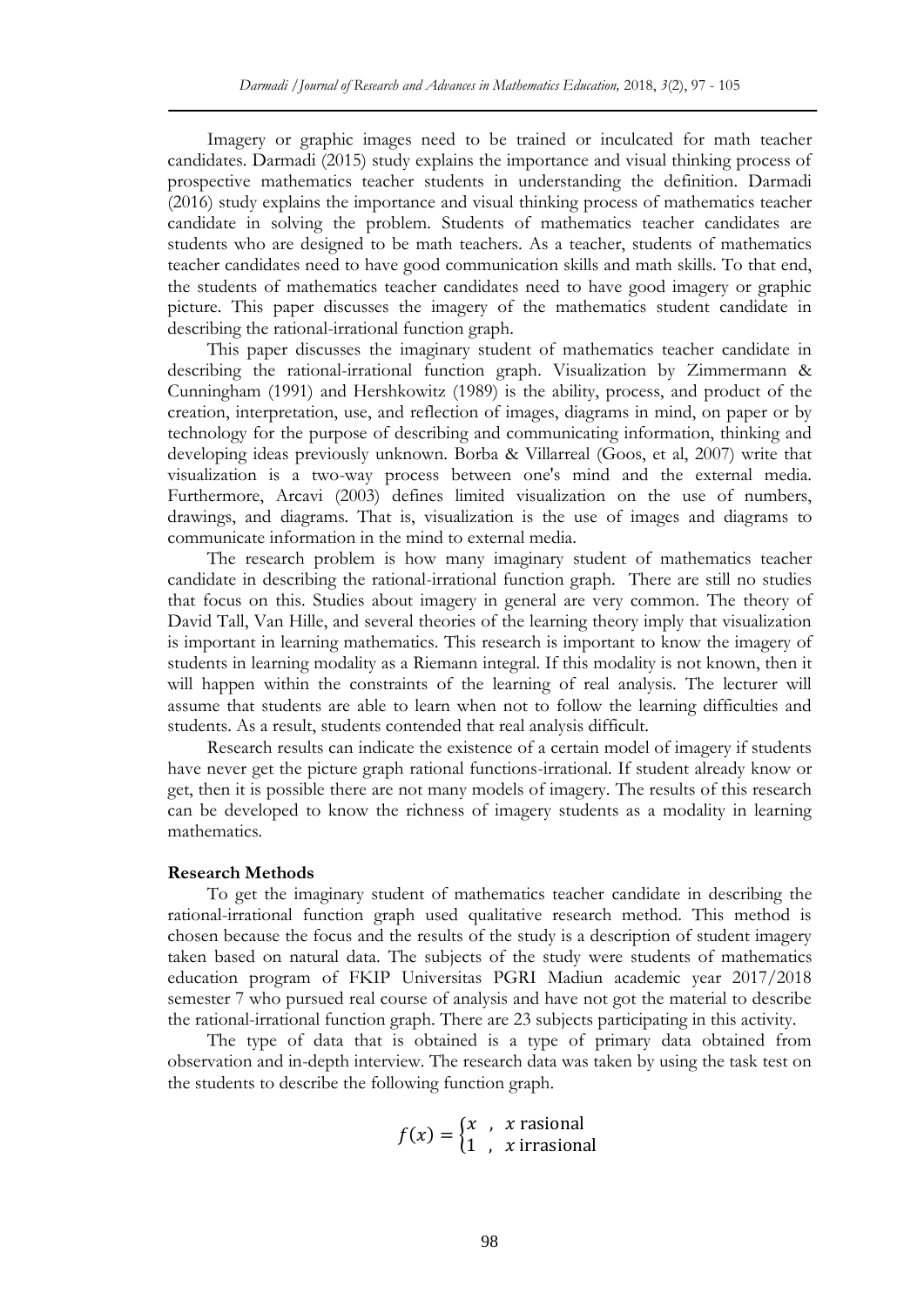Furthermore, students are asked to execute with the question why the picture like that? The data were analyzed by categorizing the subject's imagery in drawing the function graph, looking at the independence in describing, triangulation, and looking at the logic or way of thinking to get the subject graphic picture so that the conclusion about the imagination of the mathematics student candidate in the graph of the irrational rational function.

#### **Results and Discussion**

Based on the data obtained, the prospective mathematics student imaginary in describing the graph of irrational functions can be categorized as follows. *Separate model*

Some students consider the given function to be two distinct functions that have two separate graphic image imagery. Here are the models of student imagery with a separate graphical picture.

#### *Separate model 1*

A separate model 1 given the subject of a candidate for mathematics teacher is showed in Figure 1.



Figure 1. Separate Imagery Model 1

There are 7% respondents who provide this model. Students only plot for nonnegative domains (zero and positive). This shows that students are still fixated on non-negative domains only in describing the function graph. Students are less careful in paying attention to the definition of function so that the graphic image of the function for the irrational follows the function graph image for the rational. Students describe the graph of a given function in a separate form indicating that the student is not yet accustomed to finding graphic images of rational and irrational functions.

## *Separate model 2*

Separate model 2 given subject of mathematics teacher candidate is presented in Figure 2. There are 13% respondents who provide this model. Students have plotted for domain set of real numbers. However, students are less careful in paying attention to the definition of function so as to illustrate the graph of irrational functions inappropriately. In addition, students describe the graph of a given function in a separate form indicating that the student is not yet accustomed to finding graphic images of rational and irrational functions.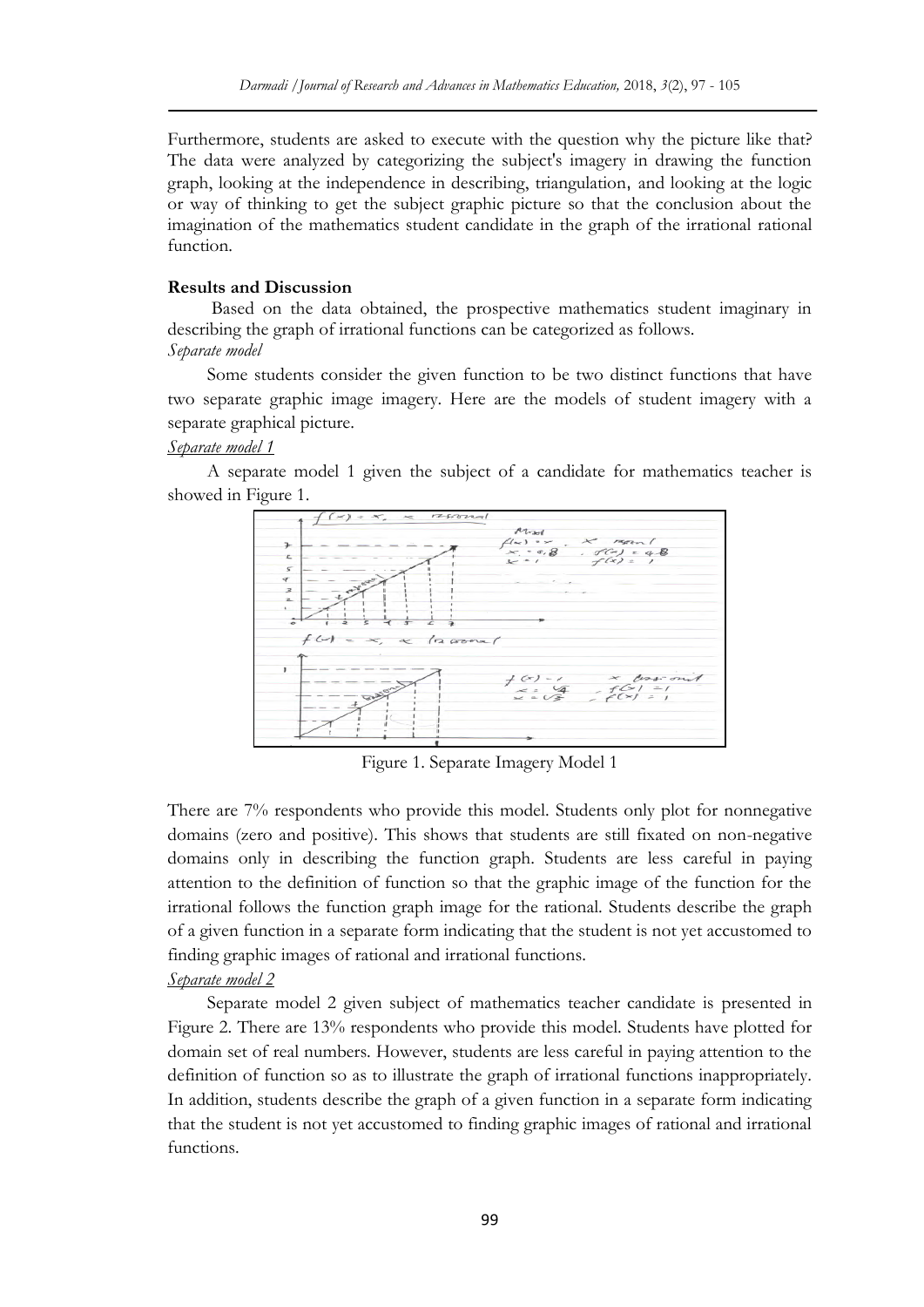

Figure 2. Separate Imagery Model 2

## *Separate model 3*

A Separate model 3 given subject of mathematics teacher candidate is presented in Figure 3.



Figure 3. Separate Imagery Model 3

There are 4% respondents who provide this model. Students have plotted for domain set of real numbers. This indicates that the students are not fixated on non-negative domain only in drawing. Students are less careful in distinguishing irrational rational by positive negatives. Students describe the graph of a given function in a separate form. Although rational and irrational numbers are different, they are dense in the set of real numbers. This indicates that the students are not accustomed to finding graphic images of rational and irrational functions.

## *Separate model 4*

A Separate model 4 given the subject of mathematics teacher candidates is presented in Figure 4. There are 26% respondents who provide this model. Students plot the function only for non-negative (zero and positive) domains. This shows that the students are still fixated on non-negative domains only in drawing. Students describe the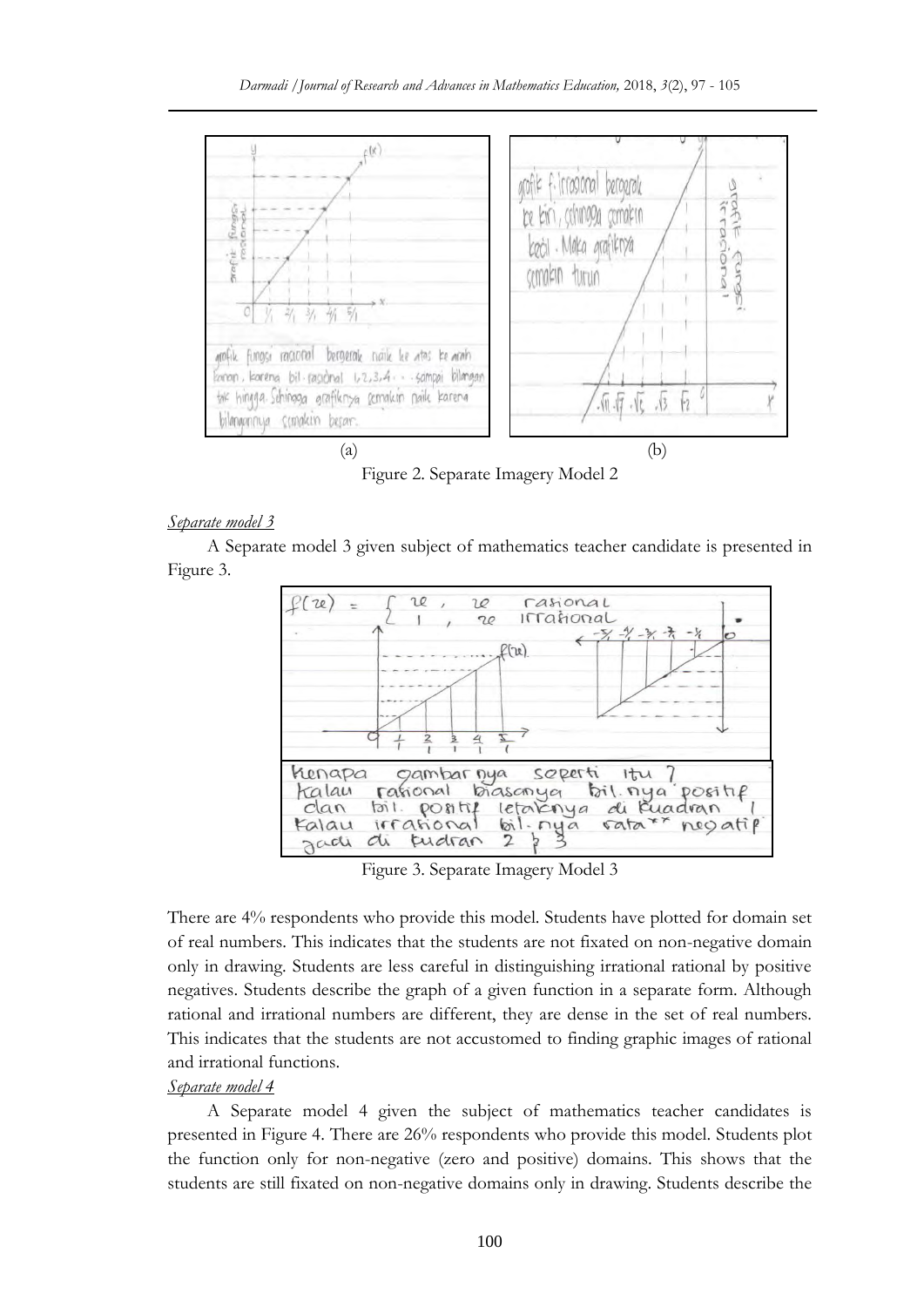graph of a given function in a separate form indicating that the student is not yet accustomed to finding graphic images of rational and irrational functions.



Figure 4. Separate Imagery Model 4

## *Separate model 5*

A Separate model 5 given the subject of mathematics teacher candidates is sh owed in Figure 5.



Figure 5. Separate Imagery Model 5

There are 7% respondents who provide this model. Students have drawn graphic function graphs for the domain of real numbers. This indicates that the student has understood the agreement about the real function. Real functions are functions with domains and co domain set of real numbers. Unregulated functions of domain and co domain are agreed upon as real functions. Students describe the graph of a given function in a separate form. For irrational x, the plot of the function graph is still in the domain of the non-negative real number. This indicates that the students are not accustomed to finding graphic images of rational and irrational functions.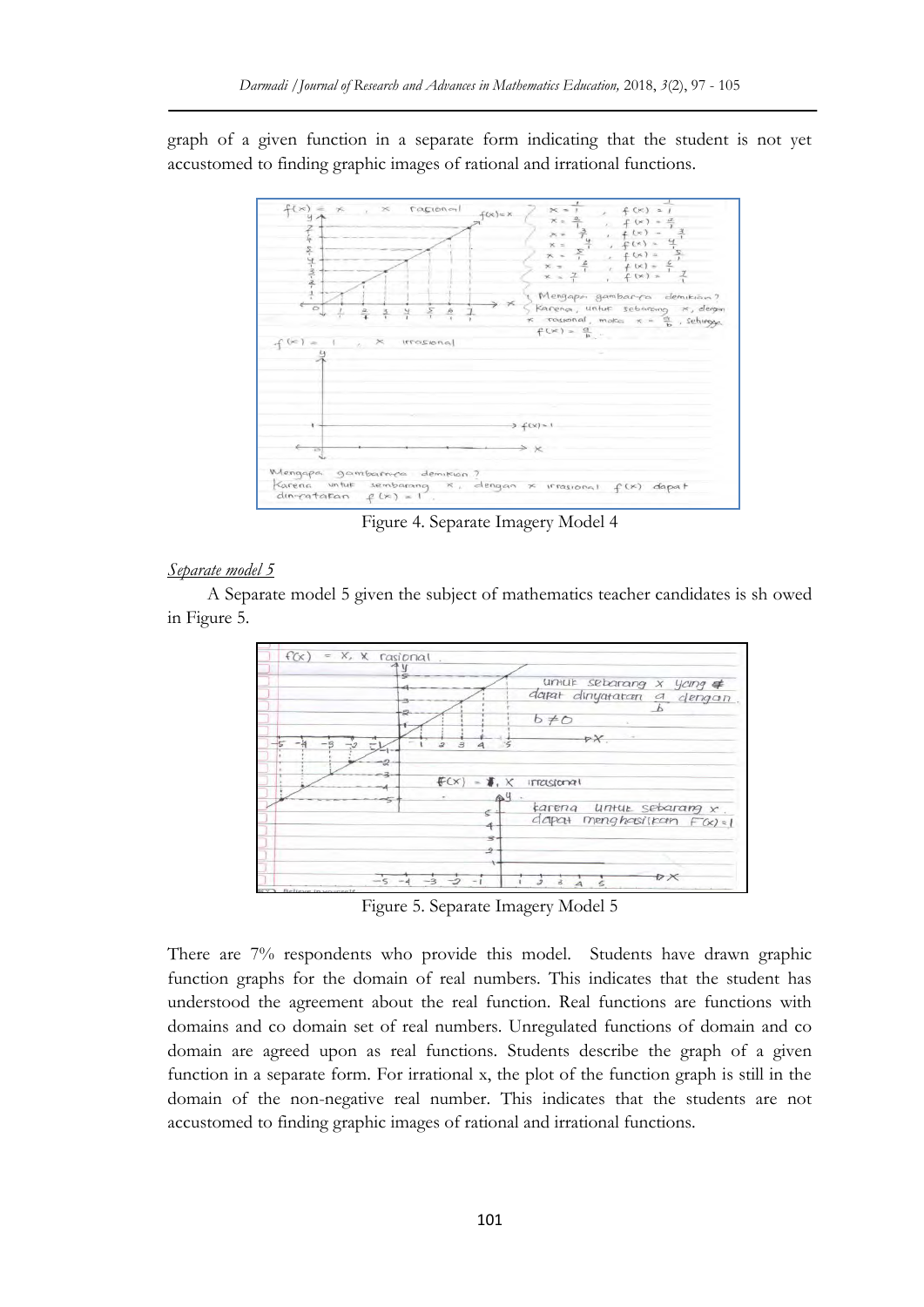## *Combined model*

Some students have an imaginary or picture of a given function is a function so it does not have two separate graphic image imagery. Here are the models of student imagery with an inseparable graphical picture or join.

## *Combined model 1*

Model 1 given the subject of mathematics teacher candidates is showed in Figure 6.



Figure 6. Imagery Model Combined 1

There are 4% respondents who provide this model. The student plots the function graph provided for non-negative (zero and positive) domains. This shows that the students are still fixated on non-negative domains only in drawing. In addition, students are less careful in plotting because glued to the table so that the imagery or student graph picture is very less perfect.

# *Combined model 2*

The combined model 2 given by the subject of the mathematics teacher candidate is presented in Figure 7.



Figure 7. Imagery Model Combined 2

There are 4% respondents who provide this model. Students have plotted for the domain of set of real numbers which indicates that the student has understood the agreement about the real function i.e. the function which is not written domain and the co domain agreed as the real function. Students are less careful in paying attention to the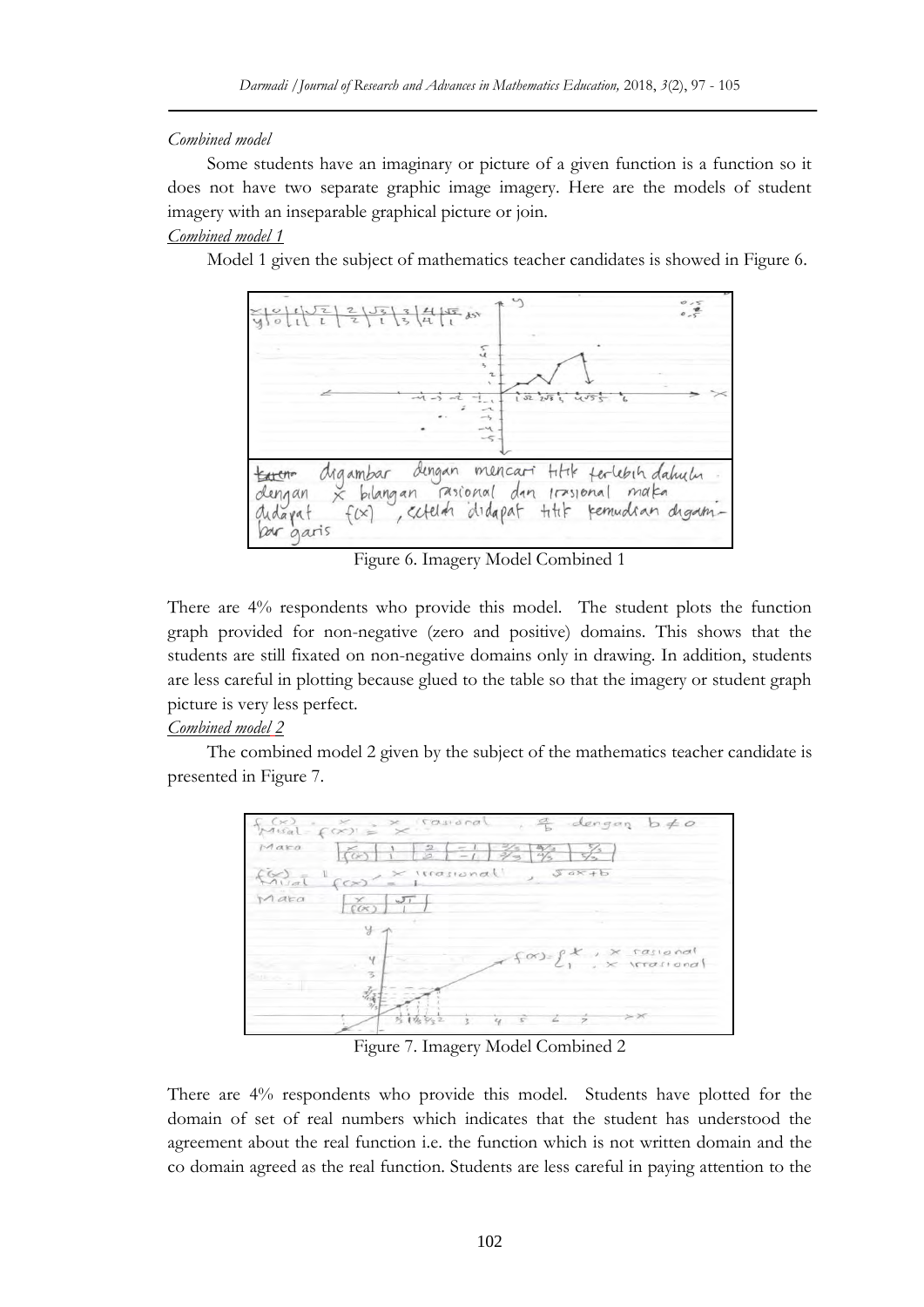definition of function so that the graphic image of the function for the irrational *x* follows the function graph image for the rational *x*.

#### *Combined model 3*

The combined model 3 given by the subject of the mathematics teacher candidate is as follows.



Figure 8. Imagery Model Combined 3

There are 22% respondents who provide this model. Students plot only for non-negative (zero and positive) domains. It's indicating that the student has not understood the agreement about the real function. It can also show that students are still fixated on nonnegative domains only in a drawing. The arguments given by the students are not in accordance with the concept of the given function definition.

## *Combined model 4*

The combined model 4 given by the subject of the mathematics teacher candidate is showed in Figure 9.



Figure 9. Imagery Model Combined 4

There are 4% respondents who provide this model. Students plot the function only for non-negative (zero and positive) domains. In strokes it appears that the student only takes into account for positive *x* values. This shows that the students are still fixated on non-negative domains only in drawing. In addition, the student is less careful in plotting because for  $x = 1$  (rational) the value of  $f(x)$  should also be 1 (from the definition for the rational x of the value  $f(x) = x$ ). But in the picture (as an imaginary representation), it appears that the value of  $f(1)$  is below 1 (not  $f(1) = 1$ ). The accuracy or thoroughness of students in shaping the imagery or graph of functional features needs to be developed.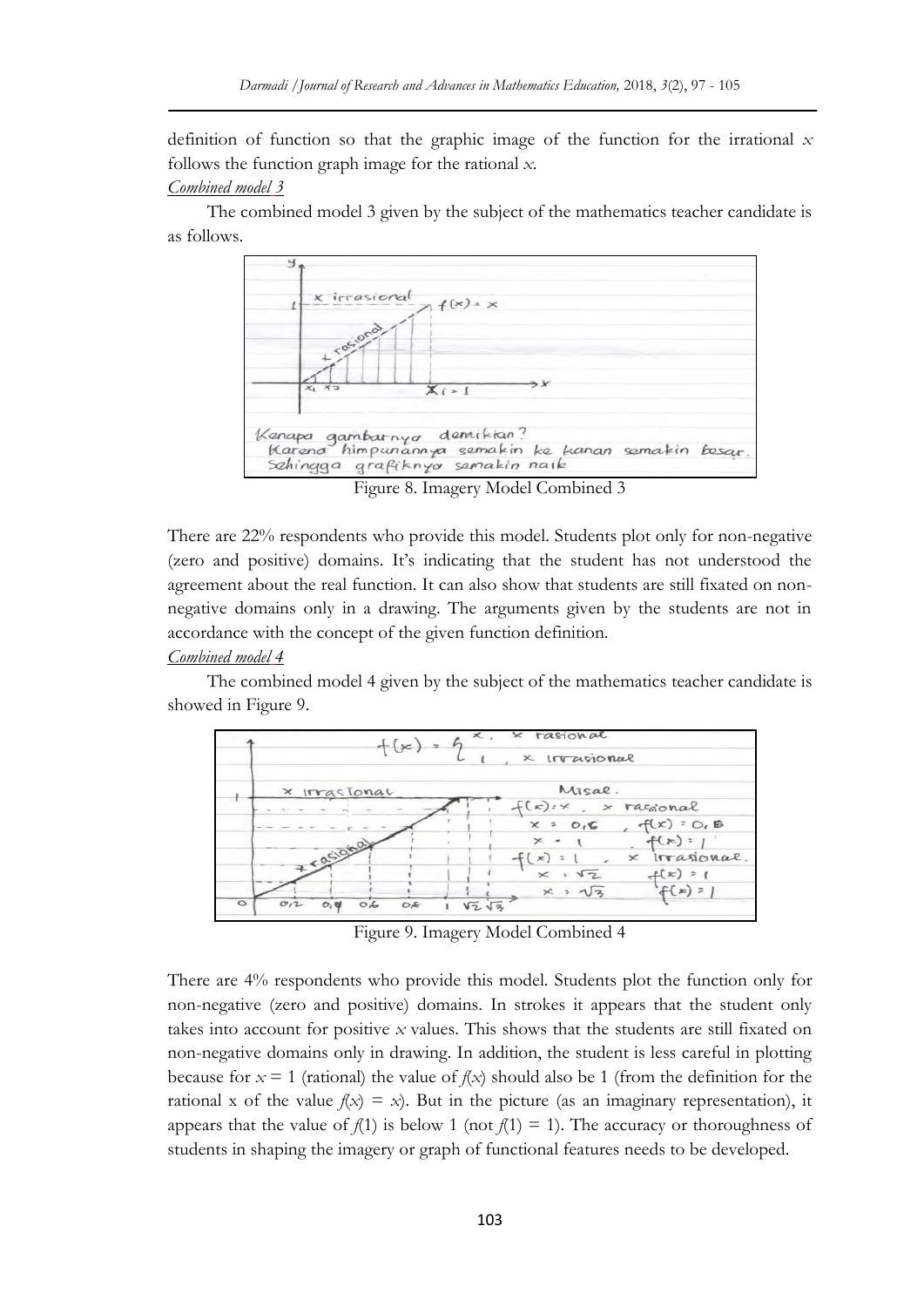#### *Combined model 5*

The combined model of 5 subjects given by mathematics teacher candidates is presented in Figure 10.



Figure 10. Imagery Model Combined 5

There are 4% respondents who provide this model. Students plot the function only for non-negative (zero and positive) domains. It is indicating that students are still fixated on non-negative domains just in a drawing. Besides, students are less careful in paying attention to the definition of function so that the graphic image of the function for the irrational x follows the function graph image for the rational *x*.

Regardless of right or wrong answers to the student, imagery is essential in learning mathematics (Tall, 2007). If the imagery is false, make understanding students also wrong. If the Imagery is right, constructive understanding a student's right. It happens because the imaging is forming the concept image, a description of the concept (Tall and Vinner d. s., 1981). Concept is **t**he mental representation of a thing or class of things so that an individual can decide whether a specific stimulus is an instance of that object or class of objects and act on the basis of that judgment (Matsumoto. D, 2009).

#### **Conclusion**

Based on the result of data analysis, it can be concluded that the mathematics teacher candidate imagination in drawing the irrational function graph can be categorized in two models, namely: separate and combined models. Each models is covering 5 models so that there are 10 models of mathematics teacher candidate against the rational-irrational function graph.

Based on the conclusions, lecturers to be better provide students understanding of rational and irrational numbers. Many things that need to be considered by lecturers to improve the quality and wealth of students' imaginations of mathematics teachers. Lecturers should not be too focused on formalities but also need to explain by using pictures or graphs.

#### **Bibliography**

Arcavi, A. (2003). The Role of Visual Representations in the Learning of Mathematics. *Educational Studies in Mathematics*, 52 (3) pp.215-240.

Darmadi. (2011). Imagery Students in Learning Real Analysis (case study at IKIP PGRI Madiun). *Paper Presented* at the National Seminar of UNY, Jogjakarta, December 3, 2011